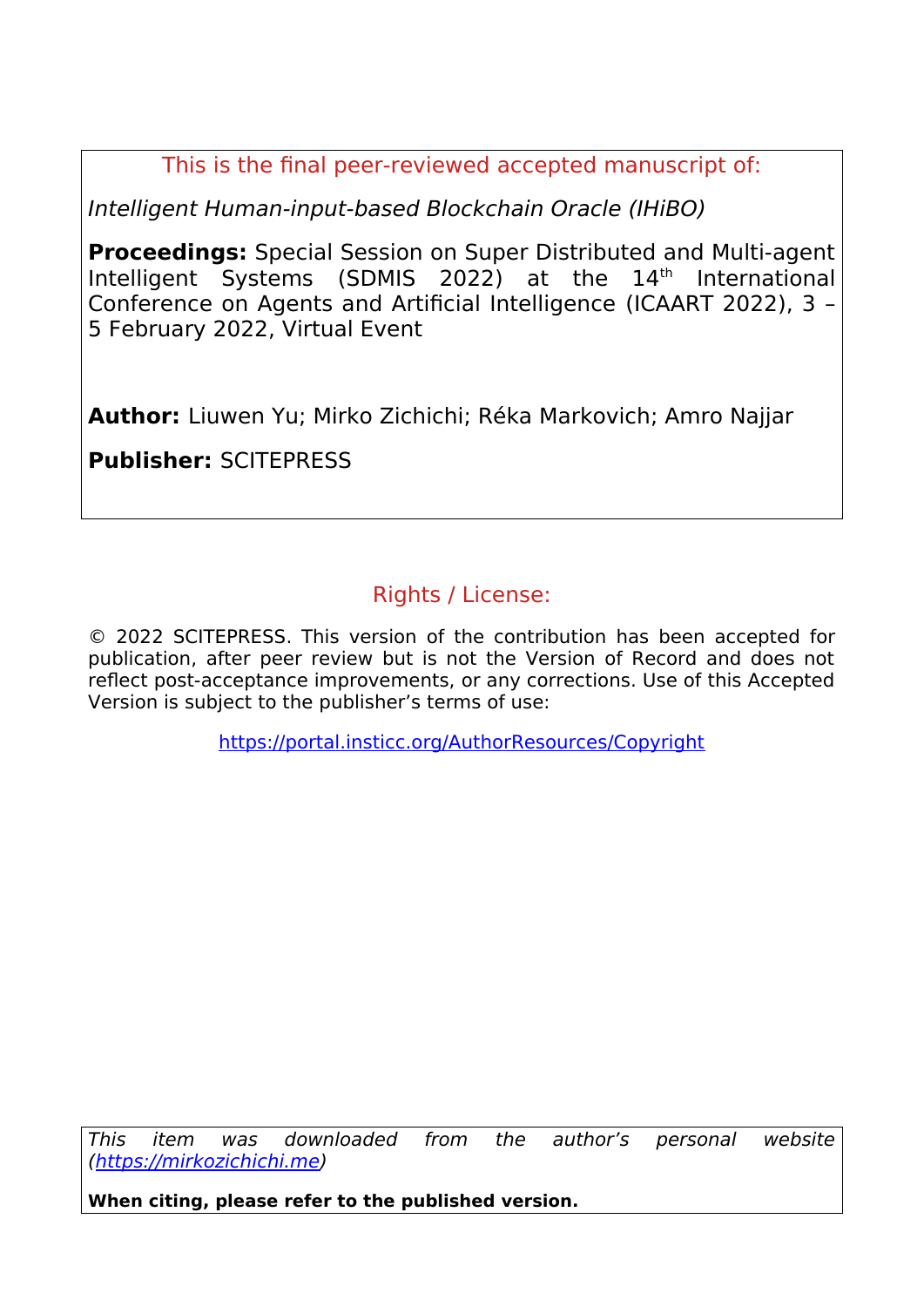# Intelligent Human-input-based Blockchain Oracle (IHiBO)

Liuwen Yu<sup>a1,2</sup>O<sup>b</sup>, Mirko Zichichi<sup>a,2,3</sup>O°, Réka Markovich<sup>1</sup>O<sup>d</sup>and Amro Najjar<sup>1</sup>O°

*University of Luxembourg, Luxembourg University of Bologna, Italy Universidad Politecnica de Madrid, Spain ´* {*liuwen.yu, reka.markovich, amro.najjar*}*@uni.lu, mirko.zichichi@upm.es*

Keywords: Argumentation, Negotiation, Distributed Ledger Technologies, Blockchain, Smart contracts, Trust services

Abstract: The advent of Distributed Ledger Technologies (DLTs) has paved the way for a new paradigm of traceability in all information systems areas. In the context of decision-making processes, however, DLTs are generally used only to trace the end results. In this work we argue that a reasoning system can be put in place for making these decisions, in order to enhance auditability, transparency, and finally to provide explainability. We propose the Intelligent Human-input-based Blockchain Oracle (IHiBO), a cross-chain oracle that enables the execution and traceability of formal argumentation and negotiation processes, involving the intervention of human experts. We take as reference the decision-making processes of fund managements, as trust is of crucial importance in such "trust services". The architecture and implementation of IHiBO are based on leveraging two-layer DLTs, smart contracts, argumentation and negotiation in a multi-agent setup. Finally, we provide some experimental results that support our discussion, namely that in the use-case we have considered our methodology can increase trust from principals to trusted services.

# 1 INTRODUCTION

In situations where trust plays a significant role, the decision-making process might be considered as the pinnacle of the engagement between parties. In the case of funds management, for instance, investors choose managers based not only on forecasts of future performance but also on factors such as trust and reliability (Kostovetsky, 2016). Indeed, in these so called "trust services" the fund managers are in the position of a fiduciary acting on behalf of the principal, subject to the overall duty to act in the best interest of the client, i.e. the principal. Fund managers primarily research and determine the best stocks, bonds, or other securities to fit the strategy of the fund, then buy and sell them. The decisions taken by managers affect the principals directly, thus the legislator can and does declare the principal's right to check the fiduciary's relevant activities in order to give some weight to this duty by its intended controlability. However, this might not be so straightforward, as these activi-

- <sup>b</sup> https://orcid.org/0000-0002-7200-6001
- <sup>c</sup> https://orcid.org/0000-0002-4159-4269
- <sup>d</sup> https://orcid.org/0000-0002-2488-2293
- <sup>e</sup> https://orcid.org/0000-0001-7784-6176

ties, e.g. securities transactions, are increasingly executed as a collaborative process that involves not only a single fund manager but also other managers, analysts, and external entities that maintain business relationships. The beliefs and assumptions of this diverse group of participants can be influenced by a variety of different background knowledge and in turn shape the decision that leads to the execution of a fund activity. The fund management decision process is characterized by uncertain and changing information, dynamic opportunities, multiple goals and strategic considerations, interdependence among projects, and multiple decision-makers and locations (Cooper et al., 1997). This necessitates a collaborative process that is considered reliable and trustworthy by all participants, protects sensitive information at all times, enables traceability and auditability to maintain accountability, and supports distributed and iterative extending beyond the traditional boundaries of fund management.

With the advent of the use of Distributed Ledger Technologies (DLTs) in finance, some key concerns such as security, transparency and accountability have been addressed. DLTs and smart contracts seems to be able to break the stigma, only apparently immutable, of centrality and of central counterparties

aThese authors contributed equally.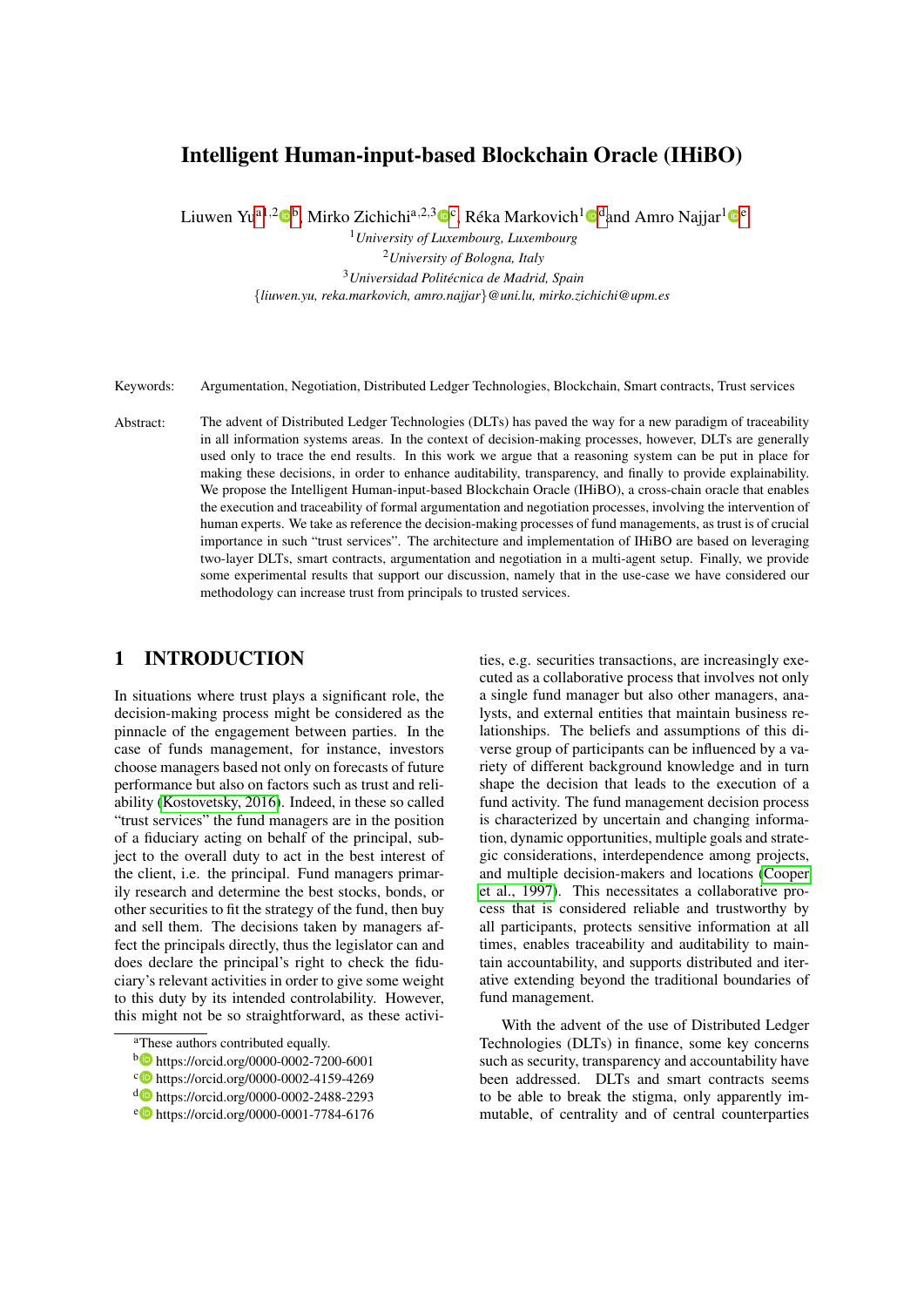(CCPs) (Priem, 2020; Feenan et al., 2020). For instance, in some applications smart contracts can take on a role similar to that previously played CCPs, e.g. acting as a margin calculating agent and taking on the task of transferring collateral. Although in a different way, the smart contract can be used to resolve disputes in the event of non-compliance with payment (Morini, 2017). Decentralized Finance (DeFi), for instance, is a novel P2P financial infrastructure, based on smart contracts, that provides non-custodial, permissionless, openly verifiable and composable operations (Werner et al., 2021). The involvement of DLTs for the fund management, however, does not address the possible trust issues between the principal and the fiduciary: the principal still doesn't have access *why* the given transaction happened and whether it happened, indeed, in his best interest. DLTs are actually used only to trace the output of such a decisionmaking process. However, a reasoning system put in place for making these decisions could be featured to enhance auditability, transparency, traceability and to provide explainability.

To address these challenges we propose a novel system that leverages DLTs, smart contracts, formal argumentation and negotiation in a multi-agent setup. We argue that formal argumentation can help explain why a claim or a decision is made, in terms of justification, dialogue, and dispute trees  $(\check{C}$ yras et al., 2016; Yu et al., 2022). Then, for enabling a conflictresolution negotiation can be used to determine the quantities, investment timing or other activities. In (Yu et al., 2022), we first proposed the theory of our system, mainly discussing how the aggregation of argumentation and DLTs increases trust. Our contribution in this paper, on the other hand, consists of the implementation of our new system and the evaluation of the feasibility of our proposal. We demonstrate the practicability of the proposed system by implementing a proof-of-concept for the conflict resolution using a private Ethereum Blockchain. To the best of our knowledge, our contribution is the first one to include formal argumentation implemented using smart contracts together with the use of a multi-agent system. This leads to the impossibility of comparison with related works in terms of performance evaluation.

The remainder of the paper is organized as follows. Section 2 presents the background of formal argumentation, negotiation, blockchain and smart contracts which are significant ingredients of our system. Section 3 illustrates how to reach an investment decision with an example. Section 4 introduced IHiBO framework as well as its architecture. Section 5 shows the experiments and the results and Section 6 concludes.

# 2 BACKGROUND AND RELATED WORKS

In this section we introduce the background of formal argumentation, negotiation, DLTs.

#### 2.1 Formal argumentation

Formal argumentation has achieved significant influence in artificial intelligence (AI), which has the capabilities of representing and reasoning with incomplete and inconsistent information. It can provide various ways for explaining why a decision is made, in terms of dialogue or proofs ( $\check{C}$ yras et al., 2016). Dung illustrates an argumentation system consisting of a set of arguments and the relation (attacks) between them (Dung, 1995b). Argumentation semantics are defined later by Baroni and Giacomin for gathering acceptable arguments lying on different criteria (Baroni and Giacomin, 2007), in a way that somehow emulates the way humans tackle such a complex task. When regarding to providing explanation, one of the advantages of argumentation is that the decisions can be mapped to a graphical representation, with predefined attack properties that subsequently will lead to the winning decision and will show the steps that were followed in order to reach it. In the following, we provide the definitions needed for our agent argumentation framework for modeling the decision-making in fund management.

We first generalize argumentation frameworks studied by Dung (1995), which are directed graphs, where the nodes are arguments, and the arrows correspond to the attack relation.

Definition 2.1 (Argumentation framework (Dung, 1995a)). An *argumentation framework* (AF) is a pair  $\langle \mathscr{A}, \rightarrow \rangle$  where  $\mathscr{A}$  is a set called arguments, and  $\rightarrow \subseteq$  $\mathscr{A} \times \mathscr{A}$  is a binary relation over  $\mathscr{A}$  called attack. For a set  $S \subseteq \mathcal{A}$  and an argument  $a \in \mathcal{A}$ , we say that S attacks a if there exists  $b \in S$  such that b attacks a, a attacks S if there exists  $b \in S$  such that a attacks b, *a*<sup>−</sup> = {*b* ∈  $\mathscr A$  |*b* attacks a}, *S*<sub>*out*</sub> = {*a* ∈  $\mathscr A$  \*S*| a attacks S}.

Dung's admissibility-based semantics is based on the concept of defense. A set of arguments defends another argument if they attack all its attackers.

Definition 2.2 (Admissible (Dung, 1995a)). Let  $\langle \mathscr{A}, \rightarrow \rangle$  be an AF.  $E \subseteq \mathscr{A}$  is *conflict-free* iff there are no arguments a and b in *E* such that a attacks b.  $E \subseteq \mathcal{A}$  *defends c* iff for all arguments b attacking c, there is an argument a in *E* such that a attacks b.  $E \subseteq \mathcal{A}$  is *admissible* iff it is conflict-free and defends all its elements.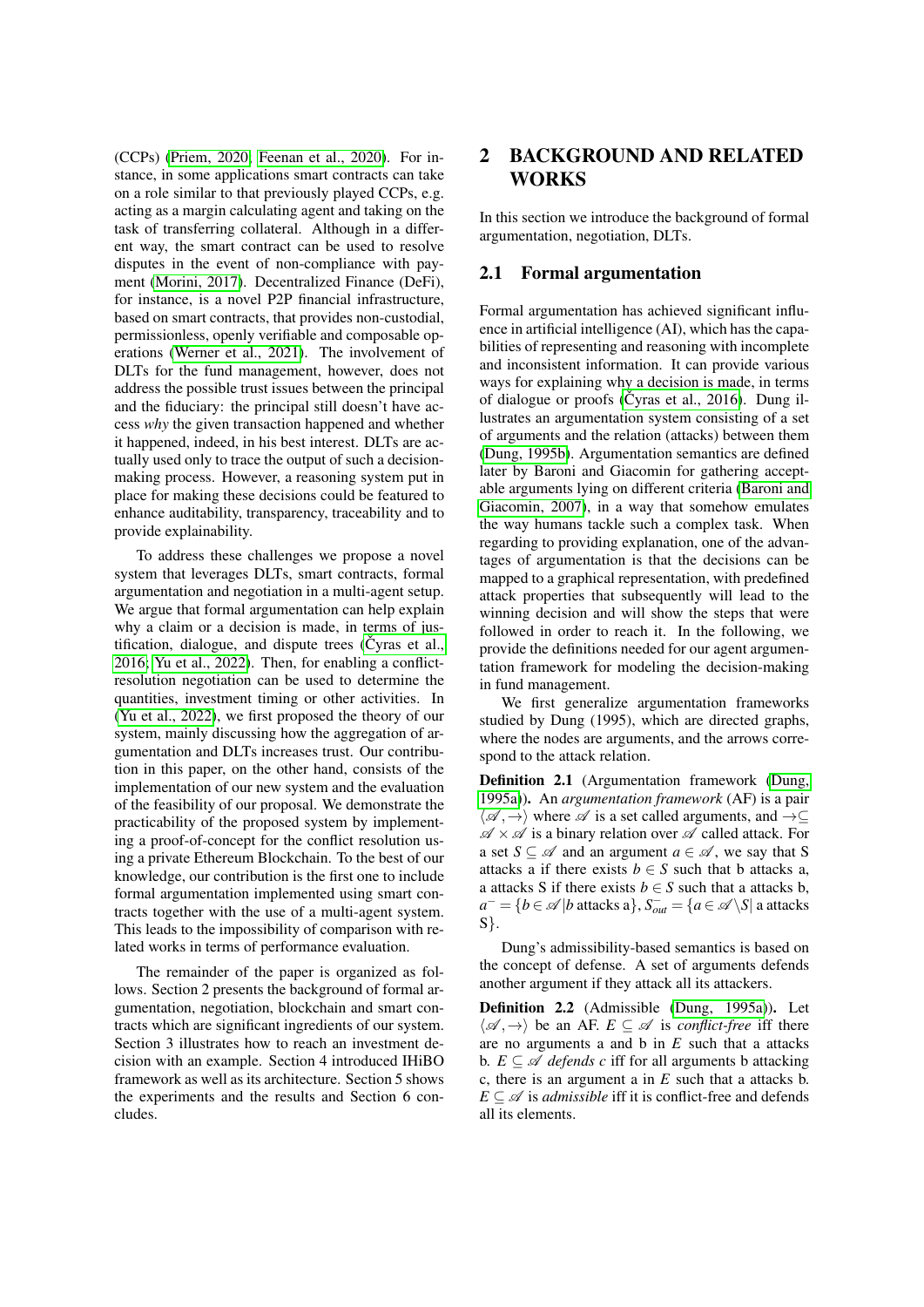Baroni and Giacomin then define semantics as a function from argumentation frameworks to sets of subsets of arguments.

Definition 2.3 (Dung semantics (Baroni and Giacomin, 2007)). A Dung semantics is a function  $\sigma$  that associates with an argumentation framework  $AF =$  $\langle \mathscr{A}, \rightarrow \rangle$ , a set of subsets of  $\mathscr{A}$ , the elements of  $\sigma(AF)$ are called extensions.

Dung distinguishes several definitions of extension.

Definition 2.4 (Extensions (Dung, 1995a)). Let  $\langle \mathscr{A}, \rightarrow \rangle$  be an AF.  $E \subseteq \mathscr{A}$  is a *complete extension* iff it is admissible and it contains all arguments it defends, i.e.,  $E = \{a | E \text{ depends } a\}$ .  $E \subseteq \mathcal{A}$  is a *grounded extension* iff it is the smallest (for set inclusion) complete extension.  $E \subseteq \mathcal{A}$  is a *preferred extension* iff it is a largest (for set inclusion) complete extension.  $E \subseteq \mathscr{A}$  is a *stable extension* iff it is conflict-free and it attacks each argument which does not belong to *E*.

An agent argumentation framework extends an argumentation framework with a set of agents and a relation associating arguments with agents. Note that an argument can belong to one agent or multiple agents.

Definition 2.5 (Agent argumentation framework (Yu and van der Torre, 2020)). An *agent argumentation framework* (AAF) is a 4-tuple  $\langle \mathcal{A}, \rightarrow, \mathcal{S}, \sqsubset \rangle$  where  $\mathscr A$  is a set of arguments,  $\rightarrow \subseteq \mathscr A \times \mathscr A$  is a binary relation over  $\mathscr A$  called attack,  $\mathscr S$  is a set of agents or sources,  $\Box \subseteq \mathscr{A} \times \mathscr{S}$  is a binary relation associating arguments with agents.  $\mathcal{A}_{\alpha} = \{a \in \mathcal{A} | a \sqsubset \alpha\}$  for all arguments that belong to agent  $\alpha$ ,  $\mathscr{S}_a = {\alpha | a \sqsubset \alpha}$ for all agents that have argument a.

#### 2.1.1 Social agent semantics

For the decision making of fund management, we introduce so-called social semantics, which is based on a reduction to preference-based argumentation by for each argument counting the number of agents that have the argument (Yu et al., 2020). It thus interprets agent argumentation as a kind of voting, as studied in social choice theory or judgment aggregation, this is also the most closed to fund management.

We next give the definition of a preference-based argumentation framework.

Definition 2.6 (Preference-based argumentation framework (Kaci and van der Torre, 2008)). A preference-based argumentation framework (PAF) is a 3-tuple  $\langle \mathscr{A}, \rightarrow, \rangle$  where  $\mathscr{A}$  is a set of arguments,  $\rightarrow \subseteq \mathscr{A} \times \mathscr{A}$  is a binary attack relation,  $\succ$  is a partial order (irreflexive and transitive) over  $\mathscr A$ , called preference relation.

There are different reductions of preference have been introduced (Amgoud and Vesic, 2014; van der Torre and Vesic, 2017). We refer to those papers for an explanation and motivation, and we choose one of the reductions in our use case below which satisfies the essential conflict-free principle analyzed in (Yu et al., 2020).

Definition 2.7 (Reductions of PAF to AF (PR)). Given an  $PAF = \langle \mathcal{A}, \rightarrow, \rangle$ :  $PR(PAF)=\langle \mathcal{A}, \rightarrow' \rangle$ , where  $\rightarrow' = \{a \rightarrow' b | a \rightarrow b, b \not\prec a, \text{ or } b \rightarrow a, \text{ not } a \rightarrow b, b \not\prec a \}$  $b, a \succ b$ , or  $a \rightarrow b$ , not  $b \rightarrow a$ .

In social agent semantics, an argument is preferred to another argument if it belongs to more agents. The reduction from AAF to PAF is used as an intermediary step for social agent semantics.

Definition 2.8 (Social Reductions of AAF to PAF (SAP)). Given an  $AAF = \langle \mathscr{A}, \rightarrow, \mathscr{S}, \sqsubset \rangle$ ,  $SAP(AAF)=\langle \mathscr{A}, \rightarrow, \succ \rangle$  with  $\succ = \{a \succ b | |\mathscr{S}_a| >$  $|\mathscr{S}_b|$ .

Definition 2.9 (Social Reductions of AAF to AF (SR)). Given an  $AAF = \langle \mathcal{A}, \rightarrow, \mathcal{S}, \sqsubset \rangle$ , SR(AAF)=PR(SAP(AAF)), *PR* is the reduction of PAF to AF, where the semantics  $\delta(AAF) = \sigma(SR(AAF)) = \sigma(PR(SAP(AAF))).$ 

# 2.2 Autonomous Agents and Negotiation

An agent is a software program that acts on behalf of another actor (often a human user) to perform a task or achieve a given goal (Wooldridge, 2009). Agents are designed to be bound to individual perspectives and this makes them good candidates to represent the subjectivity and nuances of different expert opinions. Multi-agent systems (Weiss, 2013) provide a distributed platform capable of implementing intelligence in decentralized ecosystems where agents are capable, using well-established conflict-resolution mechanisms (e.g. negotiation), of helping the different stakeholders finding agreements that satisfy their often conflicting interests.

Negotiation, in particular, is the process by which a joint decision is made by two or more parties, that firstly verbalize contradictory demands and then move towards agreement by a process of concession making or search for new alternatives (Pruitt, 2013). The problem being negotiated, or the topic under discussion (e.g. car purchase) can be usually divided into issues (also called attributes). Negotiators may not only disagree on the value assigned to each issue, the priority given to each issue can differ from one negotiator to another and hence this can be a source of both divergence and convergence (Pruitt, 2013).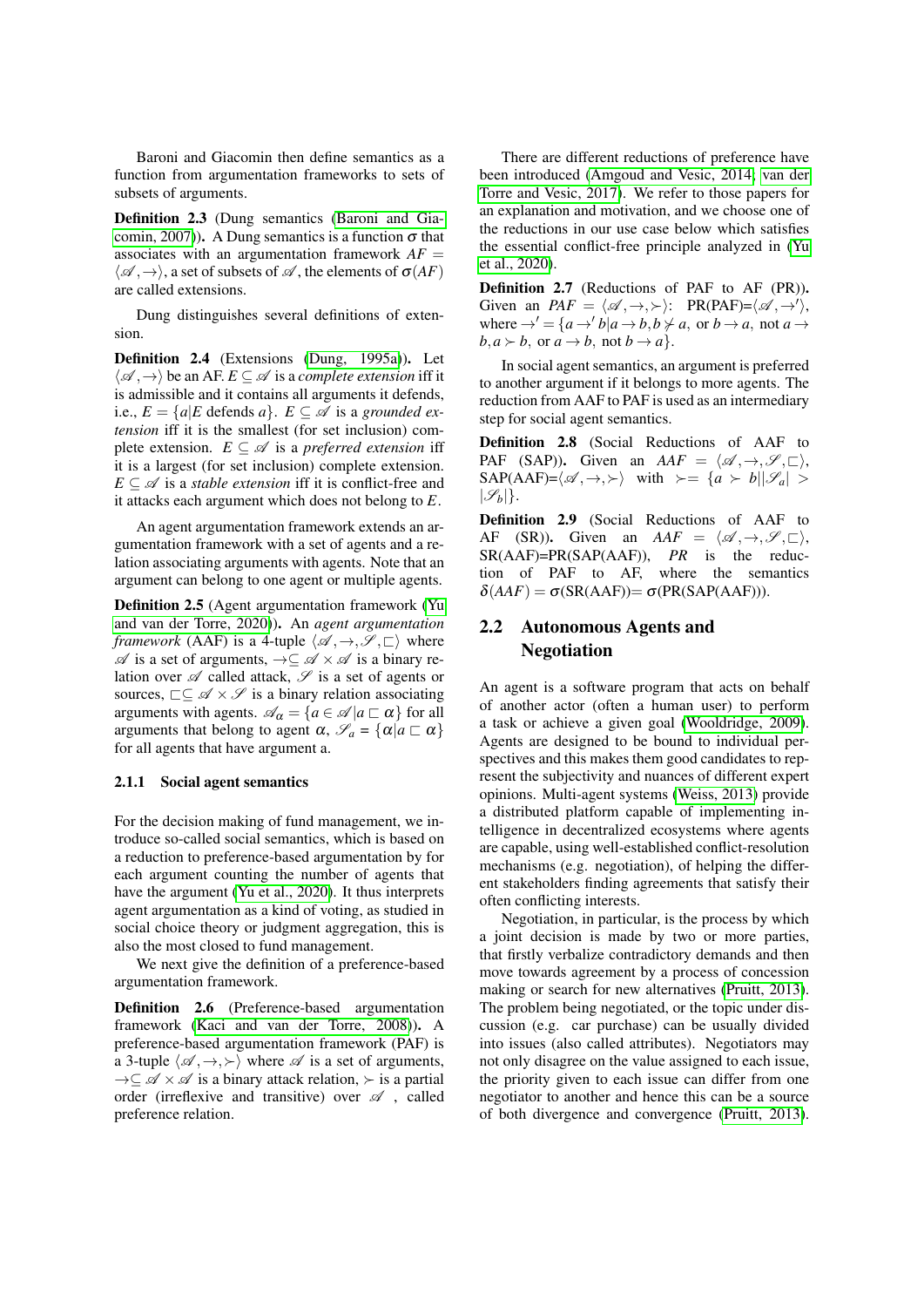Automated negotiation is one taking place among autonomous agents through a protocol. The latter is the set of rules that governs the interactions during a negotiation session (also called a thread). Whereas the negotiation protocol defines what is the set of possible actions that can be taken during a negotiation session, an agent has a decision model (Faratin et al., 1998) that allows the agent to (i) evaluate the value of an offer received from the opponent (e.g., using a utility function), (ii) decide whether it is acceptable , and (iii) determine what to do next (known as the negotiation strategy). Automated negotiation has been applied to solve conflicts and reach agreements in several domains including cloud and service provisioning (Najjar et al., 2013), smart grid and power distribution (Tom et al., 2020), and trading and stock market (Wellman et al., 2007). Compared with human negotiation, autonomous agent negotiation is efficient in contexts where the number of issues under negotiation is intractable for human users, or in one-tomany (Mansour and Kowalczyk, 2011) or many-tomany negotiation (An et al., 2009) settings in which the numbers of negotiators makes it difficult for humans to keep track of the evolution of the negotiation process. Therefore, autonomous agents can offload these tasks from the human expert shoulders, assist them in formulating their preferences, and help reach optimal solution that can be otherwise inaccessible to human negotiators with the agent assistance.

#### 2.3 Blockchain and Smart contracts

With the launch of Bitcoin in 2008 (Nakamoto, 2008), the technology underpinning it is becoming increasingly popular, i.e. the blockchain, which is a part of realm of DLTs. DLTs consists of a network of nodes that maintain a distributed ledger by following the same protocol, and, in the case of the blockchain, the ledger is organized into chronologically ordered blocks where each block is sequentially linked to the previous one (Nakamoto, 2008). Thus, the blockchain is cryptographically guaranteed to be tamper-proof and unforgeable, enabling the creation of "trusted" mechanism exploitable by several users in a distributed environment and without the need for third party intermediaries. Smart contracts are instructions stored in blockchain and automatically triggered once the predefined condition is met (Buterin et al., 2013). Utilizing smart contracts allows us to employ blockchain far beyond monetary transactions (Kurt Peker et al., 2020; Zheng et al., 2020; Zichichi et al., 2020b). However, smart contracts cannot fetch data from off-chain themselves of whose the possibility usage is obviously limited, since the many

smart contract applications would require real time information from the network external world. In this context, oracles emerge as a bridge that connects the blockchain network and the "outside" world, providing the ability to retrieve, verify and digest the data into smart contracts. Oracles can be implemented as software, hardware or human (Beniiche, 2020). In all cases their off-chain execution is either centralized, i.e. coming from a single source, or decentralized, consensus-based multitude of sources. The latter case can be also implemented as a cross-chain oracle, where a system in a blockchain, i.e. the mainchain, can validate and read events and/or state from another blockchain, i.e. a sidechain (Buterin, 2016).

#### 2.4 Related Works

In the remainder of this paper we will discuss the implementation of a system for the decision-making based on formal argumentation, autonomous negotiation, blockchain, smart contracts, and oracles, thus leading to an overview of the related works from multiple perspectives. Indeed, to the best of our knowledge, there is no mature work on the adoption of argumentation in the financial world, nor the combination of argumentation and autonomous negotiation in blockchains using smart contracts. The only work we can find regarding the use of argumentation as a convincing tool in order to gain the stakeholders' support and trust is the one proposed by Palmieri (Palmieri, 2009). Focusing on formal argumentation only, several influential works discuss its role in providing trustworthy systems (Matt et al., 2010; Parsons et al., 2010; Tang et al., 2010). Parsons et al suggest argumentation might play a role which tracks the origin of information used in reasoning, thus it can provide provenance in trust (Parsons et al., 2010). Later the same authors develop a general system of argumentation that can represent trust information, and be used in combination with a trust network, using the trustworthiness of the information sources as a measure of the probability that information is true (Tang et al., 2010).

The adoption of blockchain and DLT has been under consideration and debating for several years both from economic and legal aspects (Priem, 2020) and many proposals on building a DLT-based securities has been conducted. However, most of them discuss the transaction process including how to use these technologies for clearing and settlement which are process after securities trading (Oprea et al., 2020; Wall and Malm, 2016). In our work, on the other hand, we pay attention to the pre-trading phase, particularly in fund management context, where the in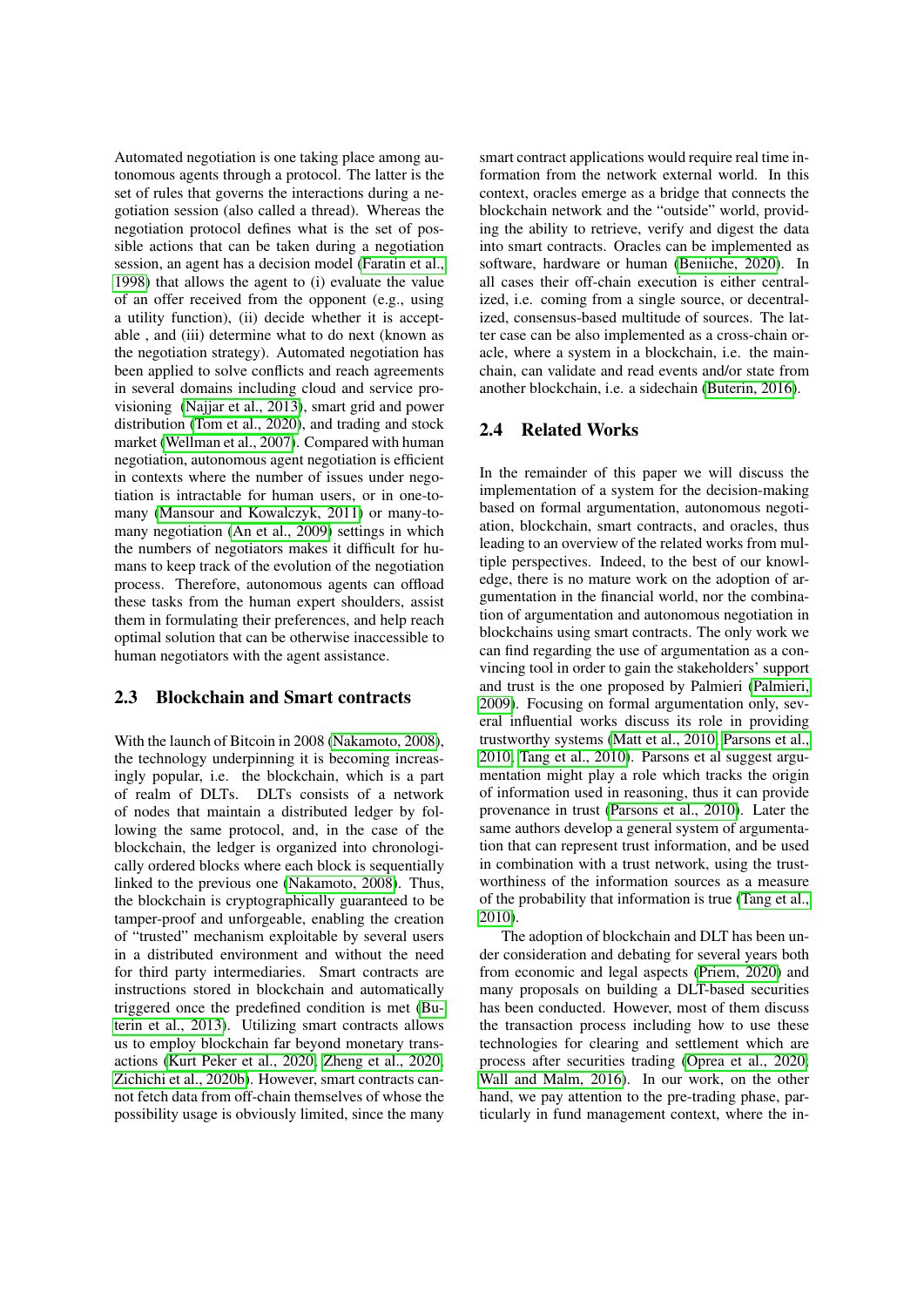vest decisions made by the trust services are extremely crucial to investors. Nonetheless, we also refer to the oracle process seen in the previous subsection and many related works are built on this. Human oracles, i.e. the ones requiring an input which involves human intervention, are rarely applied (Damjan, 2018). The rare existing ones are deployed in applications with binary inputs, i.e., they only take input by one of two possibilities, typically "yes" or "no" (Nelaturu et al., 2020), such as AS-TRAEA (Adler et al., 2018) that leverages human actions through a voting game. Augur (Beniiche, 2020; Peterson and Krug, 2015) is a decentralized oracle that needs specific human users obligated by *Reputation Tokens* to report outcomes at specific times, users who report incorrect results would be subject to a dispute process, and then through a consensus algorithm to calculate the results. A part from those, many services and projects have been already established for the implementation of oracles. Provable (Provable Things Limited, 2019), before known as Oraclize, is an oracle service that provides a data transport-layer for smart contracts to fetch external data from Web APIs. The peculiarity of such platform is that it is blockchain agnostic and that can serve requests coming from multiple DLT instances. Chainlink (Ellis et al., 2017) offers a general-purpose framework to build a decentralized oracle network on the Ethereum blockchain. Its main purpose is to provide reliable data tamper-proof input and output for smart contracts by accessing data resources. Gnosis (GnosisDAO, 2017) approach is different, but ultimately resorts oracles as well. Gnosis mainly derives information from centralized oracle services, but enables the users to challenge those results.

# 3 CONFLICT RESOLUTION USE **CASE**

In this section we use a simplified example to illustrate how we use agent abstract argumentation and autonomous negotiation for dealing with conflicting information raised by agents.

The process of decision-making in fund managements fits well with argumentation theory in artificial intelligence. The decision can be seen as being based on arguments and counter-arguments. Argumentation, as the result, can be useful for deriving decisions and explaining a choice already made. Managers provide their arguments from their own research to identify promising stocks with different level of accuracy and thereby make different portfolio choices which are likely to be incomplete and inconsistent. The fic-

titious simple example (the real life cases would be much more complex) is as follows. Manager  $\alpha$  and β hold the arguments *a*: *To buy the stocks, since the company just donated to charities that is beneficial to good commercial reputation*, and argument *c*: *To buy the stocks, since the company has started to use a new promising technology which will develop the sale performance.* However, another manager γ at the same time is against buying the stocks, he holds the arguments *b* and *d*, *b* is *To sell the stocks, since there is evidence that the leader is under accusations of charity fraud*, and *d* is *To sell the stocks, since the company now has poor sale performance.*

Based on the above, we can build an agent argumentation framework on the left side of Figure 1,  $AAF = \langle \mathcal{A}, \rightarrow, \mathcal{S}, \sqsubset \rangle$  where  $\mathcal{A} = \{a, b, c, d\}, \rightarrow =$  $\{(a,b),(b,a), (a,d),(d,a),(b,c),(c,b),(c,d),(d,c)\}, \mathscr{S} =$  $\{\alpha, \beta, \gamma\}, \quad \square = \{(a, \alpha), (a, \beta), (c, \alpha), (c, \beta), (b, \gamma), (d, \gamma)\}.$ Since  $|\mathscr{S}_a| > |\mathscr{S}_b|$ ,  $|\mathscr{S}_a| > |\mathscr{S}_d|$ ,  $|\mathscr{S}_c| > |\mathscr{S}_b|$ ,  $|\mathscr{S}_c| >$  $|\mathscr{S}_d|, a \succ b, a \succ d, c \succ b$  and  $c \succ d$ , we get the corresponding PAF showing in the middle of Figure 1, and giving the four reductions from PAF to AF, we have the AF on the right side of Figure 1. Then we can calculate the only acceptable set  $\{a, c\}$  which is the only grounded, complete, preferred and stable extension. The set tells the final decision is to buy the stocks.



Figure 1: Social Reduction.

One thing needs to be noticed: argumentation does not always provide a unique outcome. People need to select the desired semantics based on various reasoning flavour (Baroni et al., 2011). On the other hand, depending on the decision making process, different protocols can be specified in advance for such cases: e.g. to roll back or to assign weights to the arguments and the relation among them. After reducing to AF and calculating the acceptable set, indeed, when the outcome results in the decision to buy the stocks, the next problem could become the numbers of stocks to buy and the buy timing. Here the computational automated negotiation comes into play. To illustrate how it works, we give an example of the negotiation sequence based on the quantities of stocks to buy. The negotiation process is based on the alternating offer protocol (Rubinstein, 1982). Agents can bid new offers to the opponent  $(Offer()$  func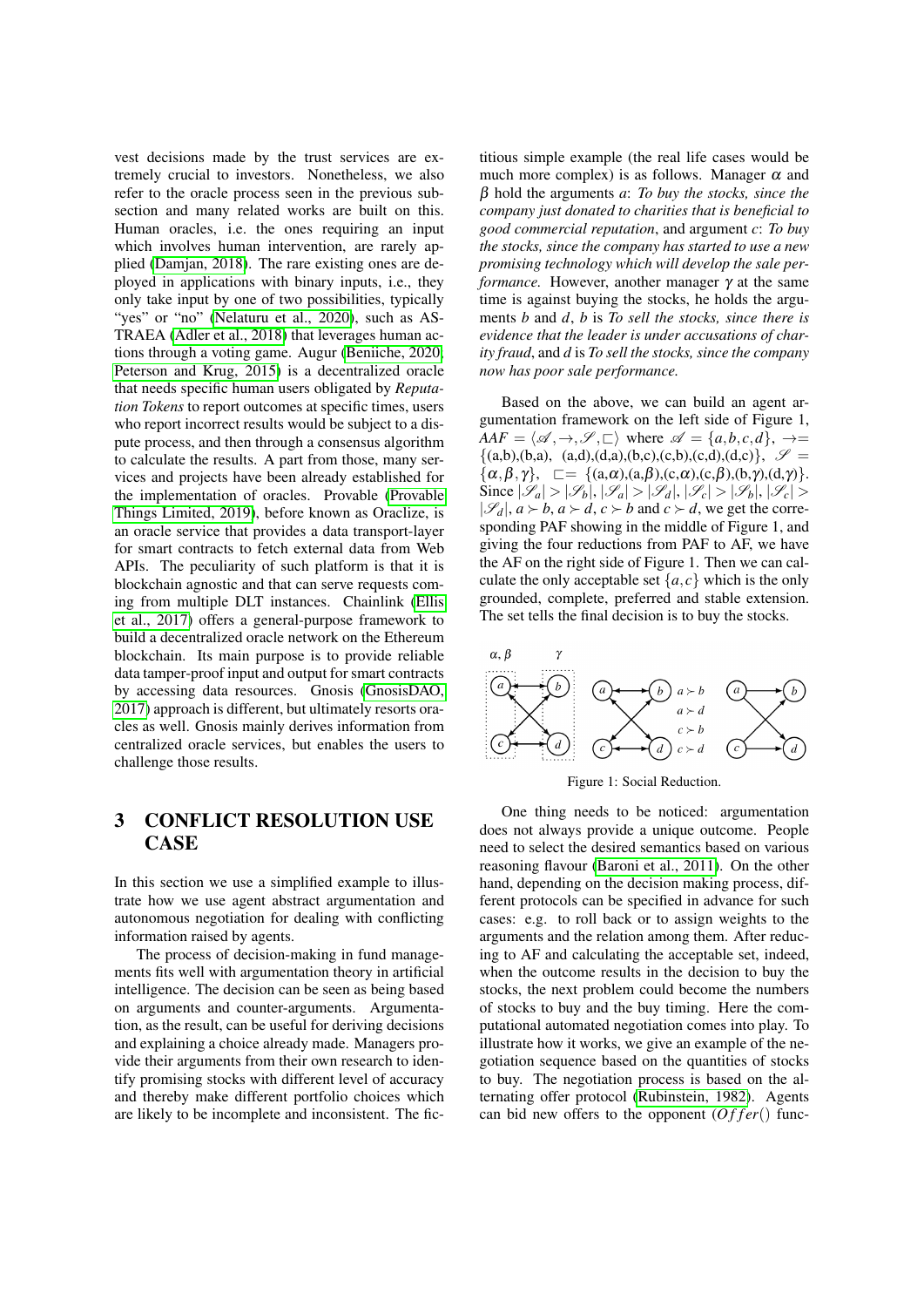tion). When receiving an offer, an agent can accept it using *accept*() function or reject it and propose a counter-offer (with the *CounterOffer*() function). In the example, we have a manager *A*, i.e., agent *A*, and manager *B*, i.e., agent *B*. Agent *A* proposes to buy 1000 stocks at the price of 151\$, while agent *B* counteroffers to buy 1200 stocks at the price of 145\$, then agent *A* proposes to buy 1150 stocks at the price of 148\$. The final offer given by *A* is accepted by both parties which means they come to an agreement.

# 4 INTELLIGENT HUMAN-INPUT-BASED BLOCKCHAIN ORACLE (IHIBO) FRAMEWORK

In this section we present the details of the Intelligent Human-input-based Blockchain Oracle Framework. IHiBO is a cross-chain oracle that enables the execution and traceability of argumentation and negotiation processes, involving the intervention of human experts.

## 4.1 Architecture

The framework is centered around a layer two solution that moves the oracle's off-chain<sup>1</sup> processes to a sidechain. In particular, this sidechain consists of a chain where smart contracts are executed and data stored, and of a mainchain where commitments are periodically stored for the framework security and where the result of the conflict resolution is executed. Before going into the architecture details we describe the roles of the actors involved in the architecture, with reference to Figure 2:

- Human Expert, the one who takes most of the decisions and that gives inputs to the agent;
- Agent, the one that can assist human experts in formulating their preferences and to reach optimal solutions; these are also the ones that directly interact with the sidechain.
- Public DLT Node, the one that takes part to the mainchain consensus mechanism and that is external to the sidechain; this actor receives transactions to be stored in the mainchain, i.e. a DLT full-node (Nakamoto, 2008; Buterin et al., 2013).

For the architecture of the cross-chain oracle, we refer to a layer two solution because<sup>2</sup>: (i) the first layer includes a public permissionless DLT, i.e. mainchain, while (ii) the second layer consists of a private permissioned DLT, i.e. sidechain. The advantage of using a public permissionless DLT solution is that it usually offers a high level of security and decentralization (De Angelis, 2018), needed to completely trace and verify processes with trust, e.g. Ethereum (Buterin et al., 2013). The usual drawbacks are that storing large quantities of data on such a chain is expensive (Kurt Peker et al., 2020) and that scalability is often compromised for some features, such as smart contracts execution (Sedlmeir et al., 2021; Zichichi et al., 2020b) . Therefore, in the framework, a public permissionless DLT maintained by public DLT nodes is used as the mainchain solely to store "commitments" (explained later in this section) and to execute the business logic arising as a result of a conflict resolution, e.g., sell stock. On the other hand, the conflict resolution process is executed mainly on the second layer, thanks to the use of the sidechain.

In the second layer a network of agents and/or other nodes maintain the sidechain. We refer to a private permissioned DLT for the framework sidechain, where only some actors have the permission to read and write to the ledger, e.g. agents. Private permissioned DLTs solve the public permissionless issues of: (i) the publicity of information that would clash with trade secrets and privacy, as only allowed actors can read from the ledger; (ii) expensiveness and scalability, as permissioned DLTs protocols can be designed ad-hoc to specifically address these issues. However, the level of security of private permissioned solution decreases in respect to public permissionless ones, due to the fact that they generally are less decentralized and that usually use more efficient but less secure consensus mechanisms (Sedlmeir et al., 2021; De Angelis, 2018).

The mainchain and sidechain are tied together in the framework by the use of periodical commitments. A commitment consists of storing in the mainchain the result of an hash function applied to the state of the sidechain at a certain point in time. This would allow to store data that cannot be tampered in the mainchain and to allow its verification. At the same time, thanks to the hash function, the privacy of information stored in the sidechain is maintained, while assuring that any data corruption will be detected (Gudgeon et al., 2020), i.e. the hash result will change. Indeed, through the use of commitments, once the nodes operating the sidechain reveal part of (or all of) the in-

<sup>&</sup>lt;sup>1</sup>The reference to "chain" will always be to the main chain thorough the text, opposed to the "sidechain" that will be always called as such.

<sup>2</sup>We investigated this aspect in a previous work (Yu et al., 2022), both from a practical and legal point of view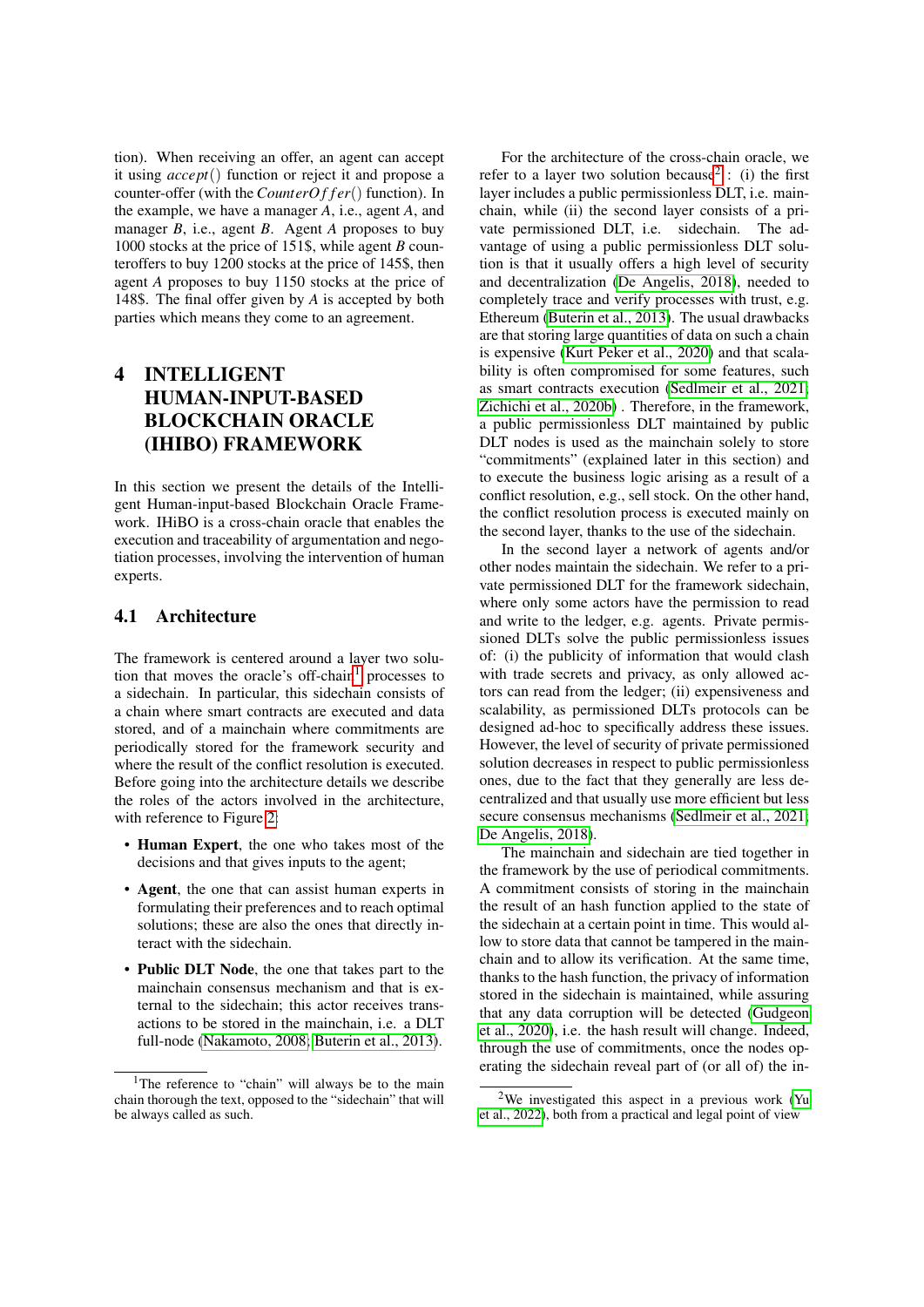

Figure 2: IHiBO Framework Architectures

formation stored in the sidechain to possible auditors, the latter can apply the hash function to the data received and check that the obtained result is equal to the hash stored in the mainchain (Singh et al., 2020).

#### 4.2 Implementation

For the IHiBO Framework implementation we refer to Ethereum and to its smart contract specification (Buterin et al., 2013).

#### 4.2.1 Mainchain

In particular for the mainchain, we leverage the Ethereum public blockchain and the functions exposed by its network nodes for creating and/or interacting with smart contracts. In the Ethereum blockchain some applications built through the use of smart contracts, i.e. decentralized applications (dApps), are already been developed for the execution of securities transactions (Pop et al., 2018). The Ethereum protocol allows smart contracts intercommunication, thus the framework we present is meant to include a dedicated smart contract that "bridges" the output of the execution in the sidechain, e.g. a conflict resolution, to a smart contract de-

ployed to the mainchain<sup>3</sup>. We refer to this smart contract as the "SecurityTransaction", and its implementation mostly depends on the on-chain business process it interacts with. For instance, Decentralized Finance (DeFi)<sup>4</sup> protocols such as Decentralized Exchanges (DEX) are already been provided in the Etehreum blockchain for enabling anyone to engage in non-custodial exchange of on-chain digital assets, e.g. tokens (Werner et al., 2021). Smart contracts that implements such DEXes can be directly invoked for swapping tokens and cryptocurrencies depending on their value (International Token Standardization Association, 2021). An instance of a SecurityTransaction would be a smart contract that includes a method that directly invokes a DEX smart contract for executing a token swap. This can be seen as the direct selling/buying of traditional stocks that have been "tokenized" (International Token Standardization Association, 2021; Bhandarkar et al., 2019).

 $3$ Due to lack of space, we do not go into the details of this bridge implementation, but an instance would be the atomic execution of transactions across chains (Robinson and Ramesh, 2021).

 ${}^{4}$ DeFi is a term that refers to smart contract based financial infrastructures that are non-custodial, permissionless, openly verifiable and composable (Werner et al., 2021).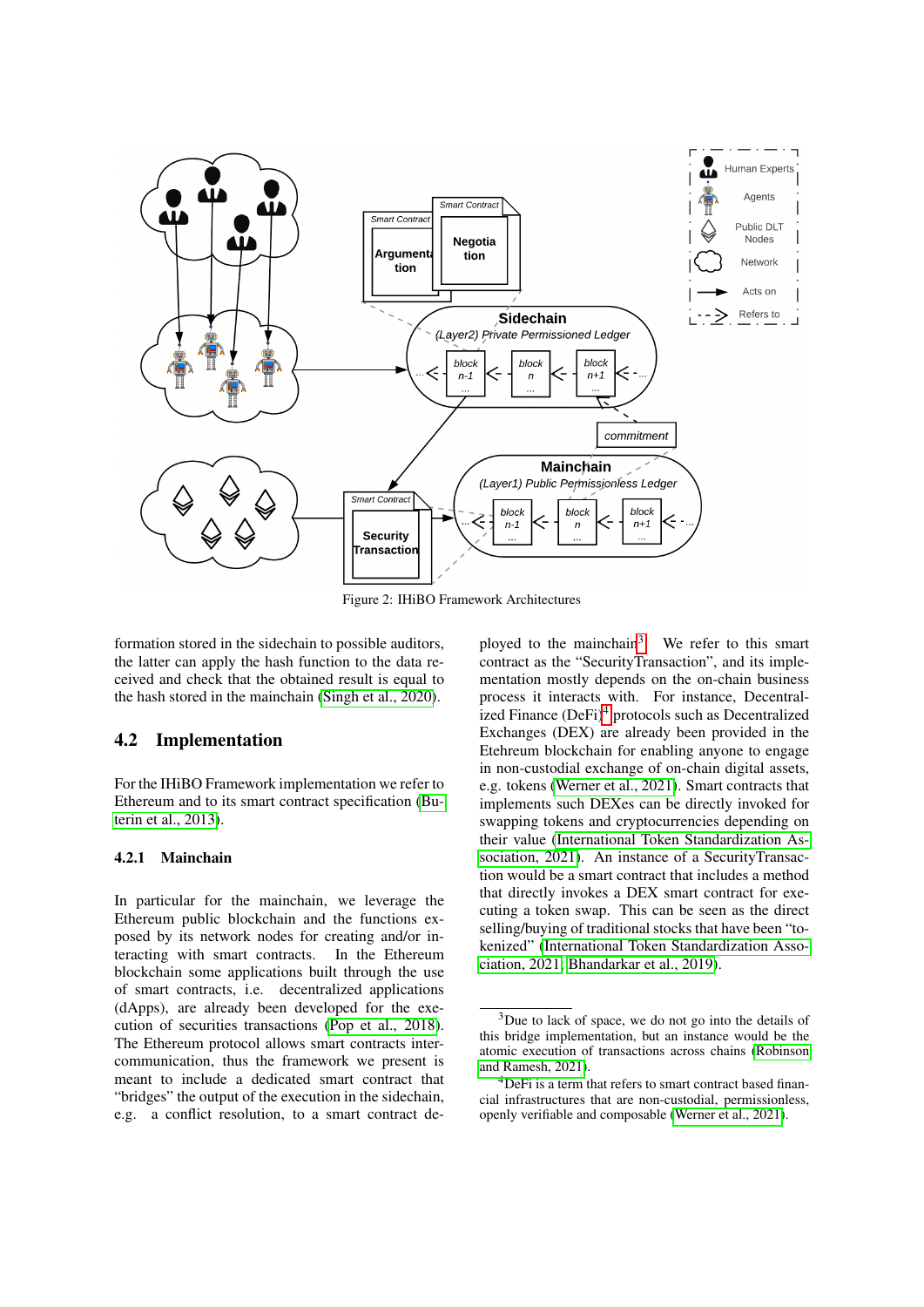

#### 4.2.2 Sidechain

For what concerns the sidechain, any implementation of a permissioned smart contract enabled DLT is suitable for the framework we proposed. In our implementation, we make use of an Ethereum blockchain distributed among nodes in a private permissioned network. In this case, the consensus algorithm adopted by the network does not necessarily have to be the Proof-of-Work (Nakamoto, 2008; Buterin et al., 2013), but, in order to provide a faster service, used the Proof-of-Authority (PoA) consensus algorithm (Toyoda et al., 2020). PoA, indeed, does not depend on solving mathematical problems, and to issue a new block this one must be signed by the majority of the authorities, i.e. the nodes that are explicitly authorized to create new blocks and secure the blockchain.

The main purpose of this sidechain is to support smart contracts whose execution log can be later audited. Thus, we implemented two smart contract specifications for executing conflict resolution processes, however many others can be implemented following the Ethereum smart contracts specification (Buterin et al., 2013).

Argumentation Smart Contract We implemented a smart contract for providing a PAF (Section 2.1.1) to the agents that operates in the sidechain.

- A data structure within the smart contract allows to create and manage a directed graph, where nodes are arguments and edges are attack relations. Each agent can add an argument (*insertArgument()*) and its attacks (*insertAttacks()*) to the graph or set as "preferred" an already existing argument (*supportArgument()*).
- Arguments are handled through their id and the metadata associated to it, i.e. the actual argument text, can be stored directly on the ledger or outside and referenced through a hash pointer.
- After a predefined time period needed for completing the PAF, reductions of PAF to AF can be invoked and executed directly by the smart contract (*pafReductionToAfPr()*). The result of invoking this method is a new directed graph representing the AF.
- Finally, an extension can be found for the previously obtained AF, by invoking another method (*enumeratingPreferredExtensions()*). The implementation of this method is based on the algorithm found in (Nofal et al., 2014) for listing all preferred extensions of an AF (Algorithm 1). This possibly provides a set of arguments that lead to a final decision.

Negotiation Smart Contract We implemented a smart contract that concludes the conflict resolution (Section 2.1.1) with a negotiation on the arguments provided by the argumentation process.

- A data structure within the smart contract holds the data needed during a negotiation thread. A list of such structures enables agents to interact for automated negotiations on several issues. Each agent can start a new negotiation with another agent for a specific set of issues (*newNegotiation()*).
- Each agent has its own decision model executed off-chain, that allows this to evaluate the value of an offer received from another agent, e.g. a time dependent tactic (Faratin et al., 1998).
- Based on the evaluation, the agent can invoke the smart contract to make a new offer (*newOffer()*) providing a new set of values related to the issues, accepting (*accept()*) the other agent's offer, or refusing it (by not providing input to the smart contract).
- The invocation of the smart contract method for accepting the offer can directly enact the process of interaction with the SecurityTransaction smart contract on the mainchain (Robinson and Ramesh, 2021).

# 5 Experiments and Results

We developed a cross-chain oracle prototype to test the feasibility of the use of smart contracts for conflict resolution and in here we present the results of some experiments based on two assumptions. Firstly, we are not interested in testing out the performances in terms of transaction per seconds and scalability for public permissionless DLTs, since these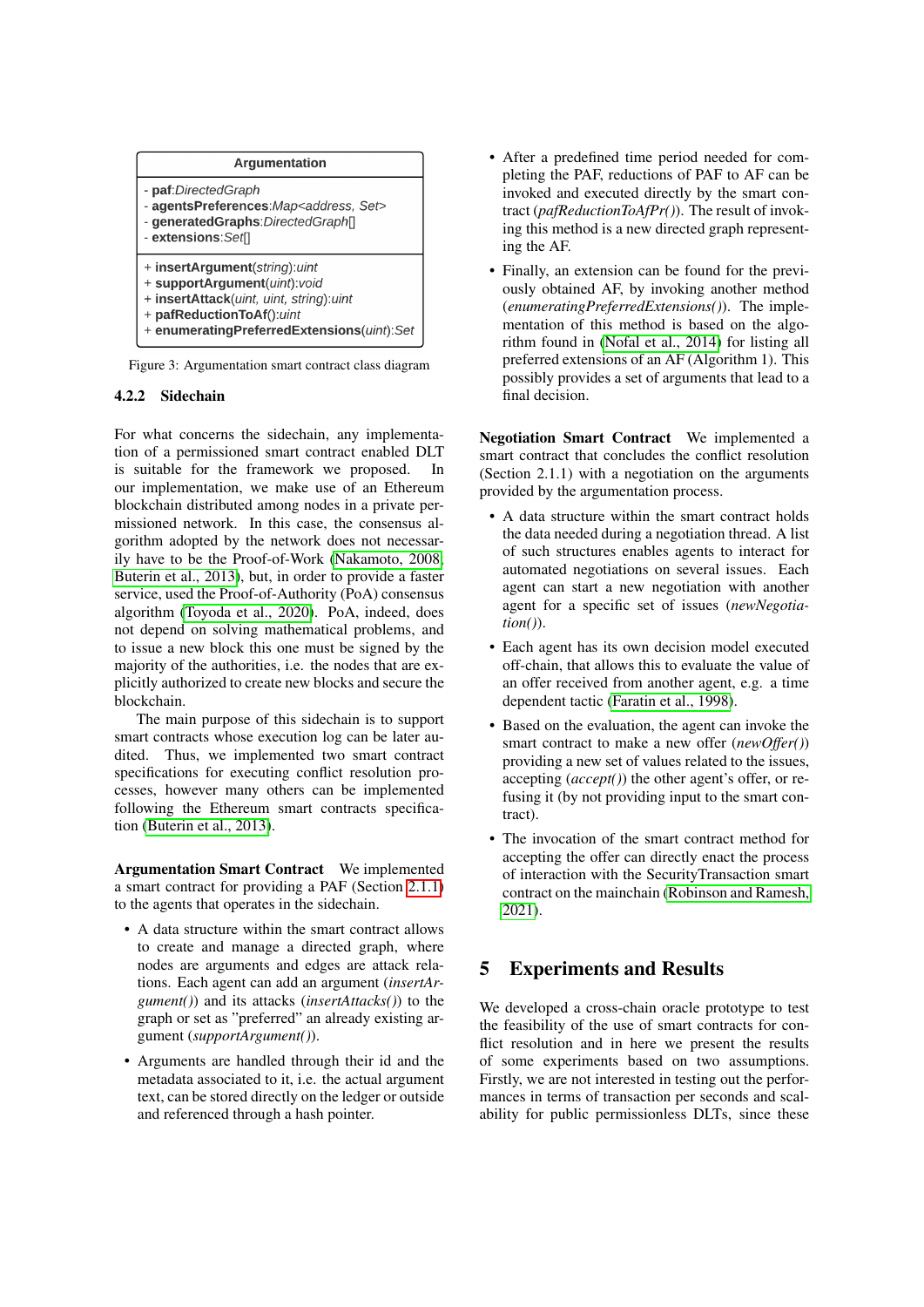

Figure 4: *pafReductionToAfPr()* and *enumeratingPreferredExtensions()* methods gas cost Figure 5: Negotiation newOffer() method gas cost

have already been studied in literature for similar use cases (Sedlmeir et al., 2021; De Angelis, 2018; Kurt Peker et al., 2020; Zichichi et al., 2020a). Indeed, these results have already impacted the IHiBO framework design by limiting the issuing of transaction to the mainchain only for periodic commitments (Yu et al., 2022). Secondly, for what regards the sidechain, performances depends on the specific implementation used by the actors in a specific use case. In our implementation we used an Ethereum private network using PoA and it has been shown that, with optimal configuration, it can reach up to 1000 transactions per second (Toyoda et al., 2020).

Therefore, our focus is on the execution of the smart contracts that we described in the implementation section (4.2), with regards to the argumentation and negotiation processes. We measure our experiments in terms of gas cost, following the Ethereum protocol (Buterin et al., 2013). Gas is a unit that measures the amount of computational effort that takes to execute operations in Ethereum smart contracts. Thus, the higher the gas cost for a method, the more intense the computation of a blockchain node to execute the method's instructions.

The complete experiments dataset and the reference software can be found in (Zichichi, 2021), following the FAIR data principles for access and reuse of models (Wilkinson et al., 2016).

#### 5.1 Results

Table 1 shows the gas costs for the execution of the Argumentation and Negotiation smart contracts methods, taking as input the data of the example in Section 3. These results give an indicative idea relative to the the different methods executions, since their la-



tency (i.e., the time between submitting a transaction that invoke such methods and the actual insertion to the blockchain) depends heavily on the blockchain's consensus mechanism. For instance, considering *a* as the arguments number and *n* as the agents number, the *supportArgument()* method is much less expensive than the *enumeratingPreferredExtensions()*, but it is executed up to  $\le a \times (n-1)$  times while the latter only 1 time.

In Figure 4 it is shown the increase of the gas cost while varying the AF. For each arguments number *a* taken into consideration, i.e. 5,10,15,20, some graphs representing a different AF have been created randomly. In these graphs, the edge connecting any two nodes, i.e. an attack in the AF, was firstly formed with a probability of 0.33, then 0.5 and finally 0.66. For each probability value, 20 random graph were created and the average of gas cost for invoking the methods *pafReductionToAfPr()* and *enumerating-PreferredExtensions()* was computed. For the latter method, results show that the gas cost depends heavily on the arguments number *a*, as with the increase of *a* the gas cost increments exponentially. At the same time, however, incrementing the edge formation probability *p* leads to a decrease of the gas cost. Results for the *pafReductionToAfPr()* method show a much less dramatic increment of gas cost with the increase of *a*, but here the increase of edges number leads to an increase of gas cost instead of a decrease. The minimum value for the *enumeratingPreferredExtensions()* method gas cost is  $\sim$  1.2 million gas units, while the maximum is ∼ 528 million gas units. For what concerns the other method,  $\sim 0.6$  million gas units is the minimum and  $\sim$  51 million the maximum.

Finally, we provide the results of the measurement of the gas cost for the *newOffer()* method of the Nego-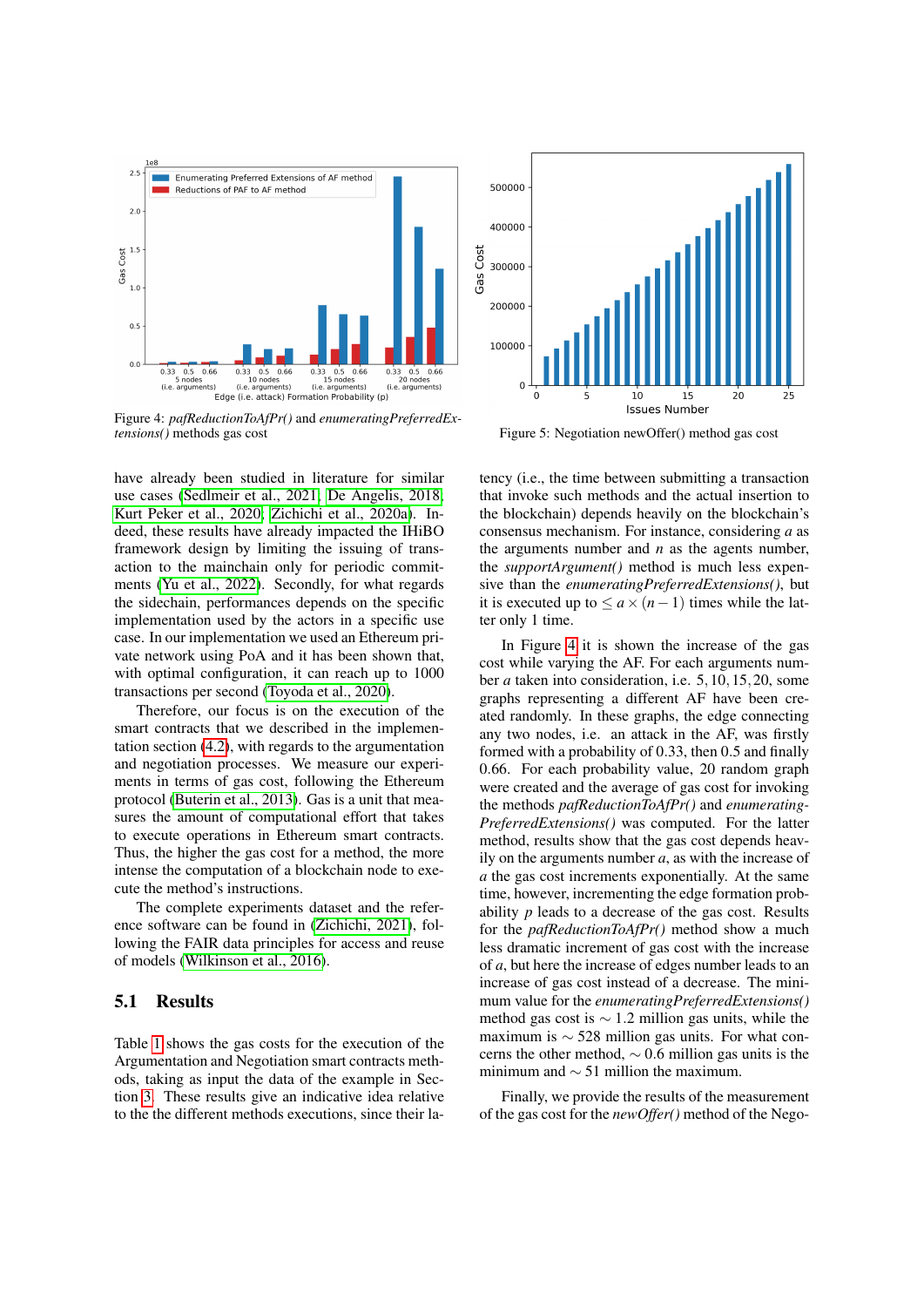| <b>Smart</b><br>Contract | <b>Method</b>                        | Occur rency           | Gas<br>Cost |
|--------------------------|--------------------------------------|-----------------------|-------------|
| Argumentation            | insertArgument()                     | $\mathfrak a$         | 157470      |
| Argumentation            | supportArgument()                    | $\leq a \times (n-1)$ | 80491       |
| Argumentation            | insertAttack()                       | $\leq a \times (a-1)$ | 215011      |
| Argumentation            | pafReductionToAfPr()                 |                       | 1877277     |
| Argumentation            | enumeratingPreferred<br>Extensions() |                       | 1412065     |
| Negotiation              | newNegotiation()                     |                       | 104961      |
| Negotiation              | newOffer()                           | t                     | 52438       |
| Negotiation              | accept()                             |                       | 64211       |

Table 1: Gas Cost

tiation smart contract. In this case, we implemented two agents negotiating using a time dependent tactic, as in (Faratin et al., 1998), with two different set of starting conditions and maximum values. The number of new offers *t* proposed by each agent cannot be known a priori because it depends on the specific strategy of the agent. For this reason we measured the impact of the issues number *j* on the gas cost. Figure 5, indeed, shows that the latter increases linearly with the former, due to the increasingly storage demand.

### 5.2 Discussion

Generally speaking, we experienced a strong dependence on the arguments number for the increase of the gas cost. This was expected, as more arguments means a more complex argumentation framework to deal with. The use of a private Ethereum PoA network allows to limit the latency based on the results obtained in (Toyoda et al., 2020). Assuming one invocation per transaction, methods such as *insertArgument()* or *insertAttack()* easily fall into the 1000 transactions per second range. However, *pafReductionToAfPr()* and *enumeratingPreferredExtensions()* methods require more computation and might limit the transactions per second number. Regarding the Negotiation contract, the *newOffer()* method might highly influence performances when the number of issues is  $> 25$ .

The use of sidechain allows agents to operate without too many performance limitations, while maintaining a level of traceability that allows full auditing by an inspector. These results would not have been possible in a permissionless DLT. In fact, for example, in Etehreum the limit of gas cost per block is currently (at the time of writing this paper) 15 million gas units. This means that, not only some transactions could not be executed (e.g. *enumeratingPreferredExtensions()* with an AF with  $> 20$  arguments), but also that the latency between operations would be very high because currently, in the Ethereum network, a block is created every 10/15 seconds on average.

## 6 Conclusions

In this paper, we have proposed an integrated framework which incorporates formal argumentation and negotiation within a blockchain environment. These techniques have distinctive features that complement each other. They together make the decision-making processes of fund management transparent and traceable. As a result, our methodology enhances trust from principals to trust services, which is grounded when knowing how the fund management make decisions sufficiently well so that the behavior of managers can be understood and predicted more accurately. Our motivation came from trust services, so we explained our idea in a fund management scenario, but our proposal is not bound to this domain. Also, the research on oracles is still in its infant stage, there are multiple pressing questions and challenges for the future. To the best of our knowledge, this is the first study where such a framework that incorporates argumentation and negotiation, i.e. IHiBO, is implemented using a cross-chain oracle and smart contracts. The results of our experiments shows that the use of a two layer blockchain architecture, allows to securely operate without too many performance limitations, while maintaining a high level of traceability that allows to audit trust services operations.

One follow up possible work is to provide a high level of adaptability in the decisions of the fund management, e.g. to define different investment scenarios according to the investors' preferences, attitude and the financial environment. Another possible work could be to investigate on the integration of consensus mechanisms for a layer two solution to the dispute resolution phase, in order to narrow the gap between blockchain and argumentation as well as negotiation,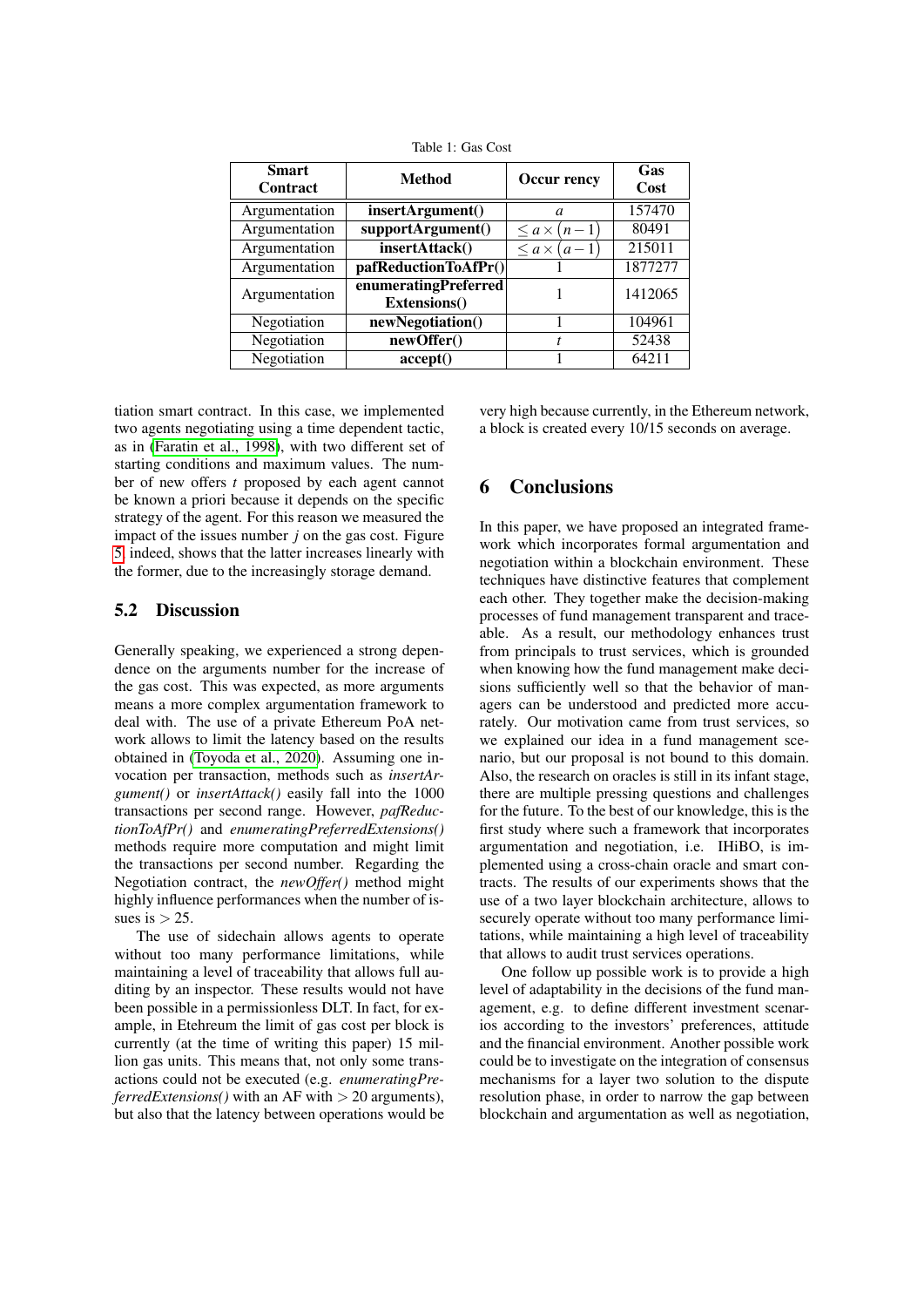since there is no specialized blockchain yet that has a protocol that integrates reasoning.

Lastly, we also plan to rely on the recent advances of the domain of Explainable AI to explore how we can make the decision making process presented in this paper explainable for different types of users (experts, non-experts, etc.) and for different purposes (e.g. transparency, debugging, etc.).

## ACKNOWLEDGEMENTS

This work has received funding from the EU H2020 research and innovation programme under the Marie Skłodowska-Curie Actions Innovative Training Networks European Joint Doctorate grant agreement No 814177 Law, Science and Technology Joint Doctorate - Rights of Internet of Everything.

## REFERENCES

- Adler, J., Berryhill, R., Veneris, A., Poulos, Z., Veira, N., and Kastania, A. (2018). Astraea: A decentralized blockchain oracle. In *2018 IEEE iThings and IEEE GreenCom and IEEE CPSCom and IEEE SmartData*, pages 1145–1152. IEEE.
- Amgoud, L. and Vesic, S. (2014). Rich preference-based argumentation frameworks. *International Journal of Approximate Reasoning*, 55(2):585–606.
- An, B., Gatti, N., and Lesser, V. (2009). Extending alternating-offers bargaining in one-to-many and many-to-many settings. In *2009 IEEE/WIC/ACM International Joint Conference on Web Intelligence and Intelligent Agent Technology*, volume 2, pages 423– 426. IEEE.
- Baroni, P., Caminada, M., and Giacomin, M. (2011). An introduction to argumentation semantics. *The knowledge engineering review*, 26(4):365–410.
- Baroni, P. and Giacomin, M. (2007). On principle-based evaluation of extension-based argumentation semantics. *Artificial Intelligence*, 171(10-15):675–700.
- Beniiche, A. (2020). A study of blockchain oracles. *arXiv preprint arXiv:2004.07140*.
- Bhandarkar, V. V., Bhandarkar, A. A., and Shiva, A. (2019). Digital stocks using blockchain technology the possible future of stocks? *International Journal of Management (IJM)*, 10(3).
- Buterin, V. (2016). Chain interoperability. *R3 Research*.
- Buterin, V. et al. (2013). Ethereum white paper.
- Cooper, R. G., Edgett, S. J., and Kleinschmidt, E. J. (1997). Portfolio management in new product development: Lessons from the leaders—i. *Research-Technology Management*, 40(5):16–28.
- Čyras, K., Satoh, K., and Toni, F. (2016). Explanation for case-based reasoning via abstract argumentation. In

*Computational Models of Argument*, pages 243–254. IOS Press.

- Damjan, M. (2018). The interface between blockchain and the real world. *Ragion pratica*, pages 379–406.
- De Angelis, S. (2018). Assessing security and performances of consensus algorithms for permissioned blockchains. *arXiv preprint arXiv:1805.03490*.
- Dung, P. M. (1995a). On the acceptability of arguments and its fundamental role in non-monotonic reasoning, logic programming and n-person games. *Artificial Intelligence*, 77:321–357.
- Dung, P. M. (1995b). On the acceptability of arguments and its fundamental role in nonmonotonic reasoning, logic programming and n-person games. *Artificial intelligence*, 77(2):321–357.
- Ellis, S., Juels, A., and Nazarov, S. (2017). Chainlink a decentralized oracle network.
- Faratin, P., Sierra, C., and Jennings, N. R. (1998). Negotiation decision functions for autonomous agents. *Robotics and Autonomous Systems*, 24(3-4):159–182.
- Feenan, S., Heller, D., Lipton, A., Morini, M., Ram, R., Sams, R., Swanson, T., Yong, S., and Zalles, D. B. (2020). Decentralized financial market infrastructures. *The Journal of FinTech, Forthcoming*.
- GnosisDAO (2017). Gnosis whitepaper.
- Gudgeon, L., Moreno-Sanchez, P., Roos, S., McCorry, P., and Gervais, A. (2020). Sok: Layer-two blockchain protocols. In *International Conference on Financial Cryptography and Data Security*, pages 201–226. Springer.
- International Token Standardization Association (2021). List of synthetix derivative tokens.
- Kaci, S. and van der Torre, L. (2008). Preference-based argumentation: Arguments supporting multiple values. *International Journal of Approximate Reasoning*, 48(3):730–751.
- Kostovetsky, L. (2016). Whom do you trust?: Investoradvisor relationships and mutual fund flows. *The Review of Financial Studies*, 29(4):898–936.
- Kurt Peker, Y., Rodriguez, X., Ericsson, J., Lee, S. J., and Perez, A. J. (2020). A cost analysis of internet of things sensor data storage on blockchain via smart contracts. *Electronics*, 9(2):244.
- Mansour, K. and Kowalczyk, R. (2011). A meta-strategy for coordinating of one-to-many negotiation over multiple issues. In *Foundations of Intelligent Systems*, pages 343–353. Springer.
- Matt, P.-A., Morge, M., and Toni, F. (2010). Combining statistics and arguments to compute trust. In *Proceedings of the 9th International Conference on Autonomous Agents and Multiagent Systems: volume 1- Volume 1*, pages 209–216. Citeseer.
- Morini, M. (2017). Managing derivatives on a blockchain. a financial market professional implementation. *A Financial Market Professional Implementation (May 5, 2017)*.
- Najjar, A., Serpaggi, X., Gravier, C., and Boissier, O. (2013). Multi-agent negotiation for user-centric elasticity management in the cloud. In *2013 IEEE/ACM*